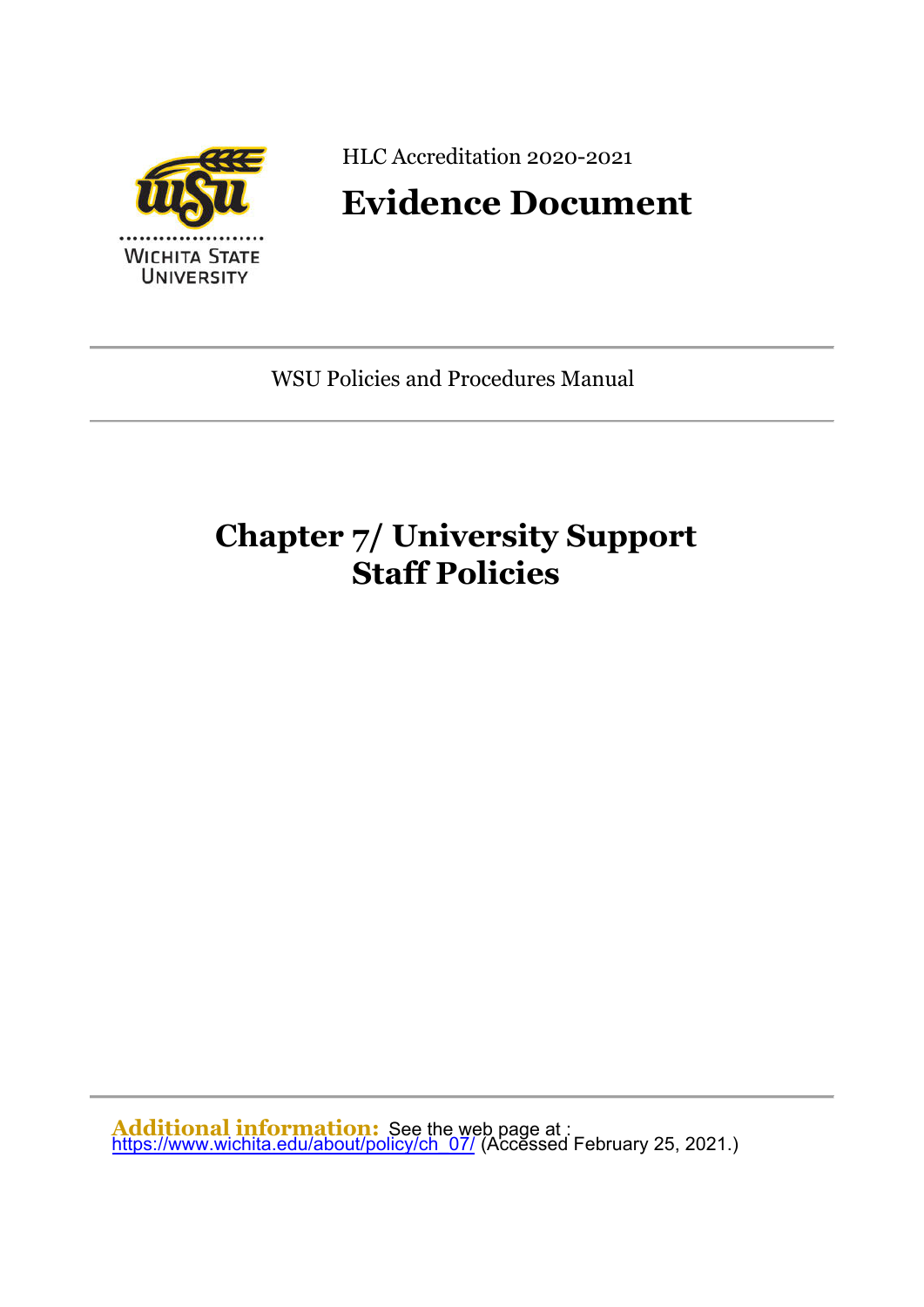

# **WSU Policies and Procedures**

# **Chapter 7 - University Support Staff Policies**

- **[7.02 / University Job Listings](https://www.wichita.edu/about/policy/ch_07/ch7_02.php)** Effective: July 1, 1997 | Revised: December 9, 2015
- **[7.05 / Employment in University Support Staff Positions \(Rescinded\)](https://www.wichita.edu/about/policy/ch_07/ch7_05.php)** Effective: July 1, 1997 | Revised: August 8, 2019
- **[7.06 / Promotion and Transfer of University Support Staff \(Rescinded\)](https://www.wichita.edu/about/policy/ch_07/ch7_06.php)** Effective: July 1, 1997 | Revised: August 8, 2019
- **[7.07 / Time and Leave Policies](https://www.wichita.edu/about/policy/ch_07/ch7_07.php)** Effective: July 1, 1997 | Revised: June 8, 2014
- **[7.09 / Additional Compensation \(Hourly Employees\)](https://www.wichita.edu/about/policy/ch_07/ch7_09.php)** Effective: July 1, 1997 | Revised: February 9, 2020
- **[7.10 / University Support Staff Classification System](https://www.wichita.edu/about/policy/ch_07/ch7_10.php)** Effective: July 1, 1997 | Revised: June 8, 2014
- **[7.13 / Paycheck Information](https://www.wichita.edu/about/policy/ch_07/ch7_13.php)** Effective: July 1, 1997 | Revised: June 8, 2014
- **[7.20 / Layoff Plan for University Support Staff \(Rescinded\)](https://www.wichita.edu/about/policy/ch_07/ch7_20.php)** Effective: July 1, 1998 | Revised: July 16, 2019
- **[7.21 / Furlough Plan for University Support Staff \(rescinded\)](https://www.wichita.edu/about/policy/ch_07/ch7_21.php)** Effective: June 8, 2014 | Revised: January 29, 2019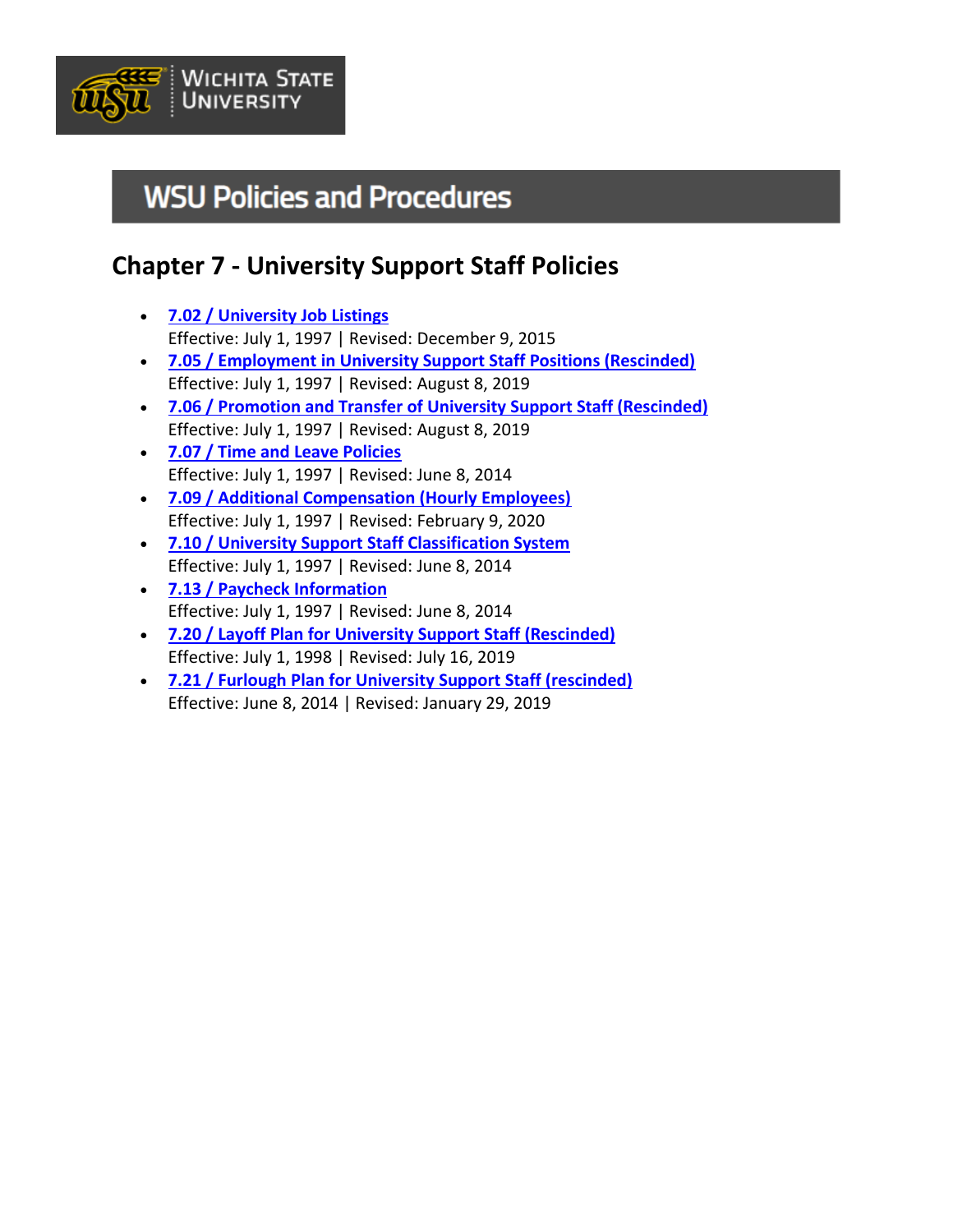

# **7.02 / University Job Listings**

Effective: July 01, 1997Revised: December 09, 2015

### **I.Policy**

- **A.** Wichita State University job listings are available at:
	- [jobs.wichita.edu](https://jobs.wichita.edu/)
	- [jobs.ks.gov](https://admin.ks.gov/services/state-employment-center/)
- **B.** Computer access and assistance is available at the Office of Human Resources (OHR) on the Wichita State University campus during normal business hours.
- **C.** When a university support staff position becomes available, OHR will post the vacancy for a minimum of seven calendar days for local and regional searches. National searches will be posted for 14 calendar days.
- **D.** Applicants must apply for a specific vacancy at [jobs.wichita.edu.](https://jobs.wichita.edu/) Qualified applicants will be referred to departments for consideration.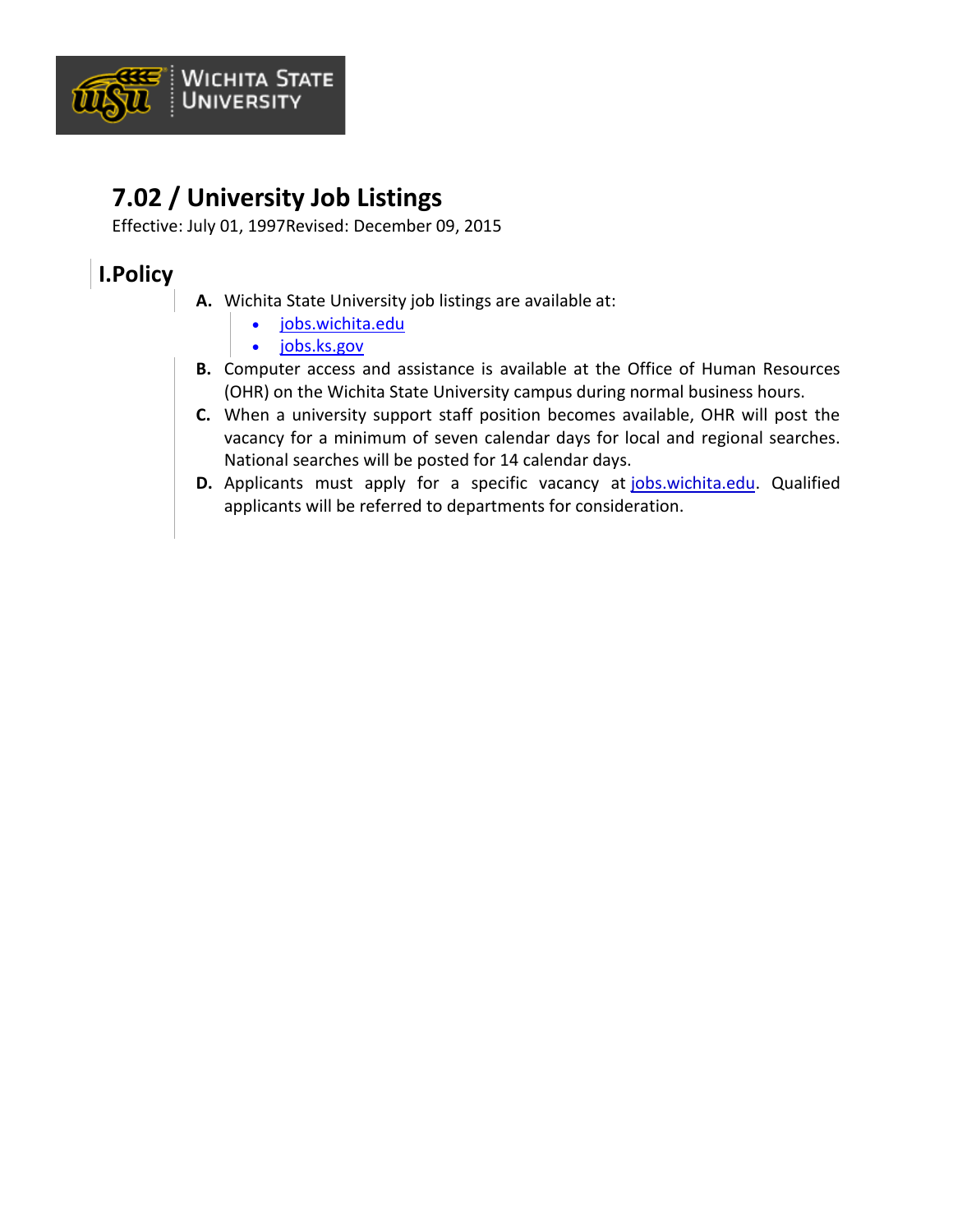

# **7.07 / Time and Leave Policies**

Effective: July 01, 1997Revised: June 08, 2014

### **I.Preamble**

Time and leave policies are established in accordance with federal, state and University regulations and policies and are subject to review and audit.

### **II.Policy**

### **A. Work Schedule**

The normal work schedule is a total of 40 hours per week.

### **B. Workweek**

The workweek is Sunday through Saturday. The normal workweek for all hourly University employees is 40 hours during a given seven-day period. The standard work day for each full-time University employee is eight hours.

### **C. Time in Pay Status**

Time in pay status may include the following: Approved vacation leave, sick leave, compensatory time, jury duty, donor leave, funeral (bereavement) leave, the military reserve for annual active duty training, state or national training, leave to attend official meetings and other authorized leave with pay, holidays, and the discretionary holiday when authorized by the governor.

### **D. Leave Without Pay**

Exempt employees cannot have leave without pay for less than a full day (8 hours).

### **E. Leave Requests**

Requests for leave should be approved by the supervisor prior to actual dates. When an employee is off work (on leave) for three days or longer (other than regularly scheduled vacation leave), the department submits a letter or memorandum to the Office of Human Resources (OHR) with the appropriate leave papers (e.g., military papers or physician statements) attached.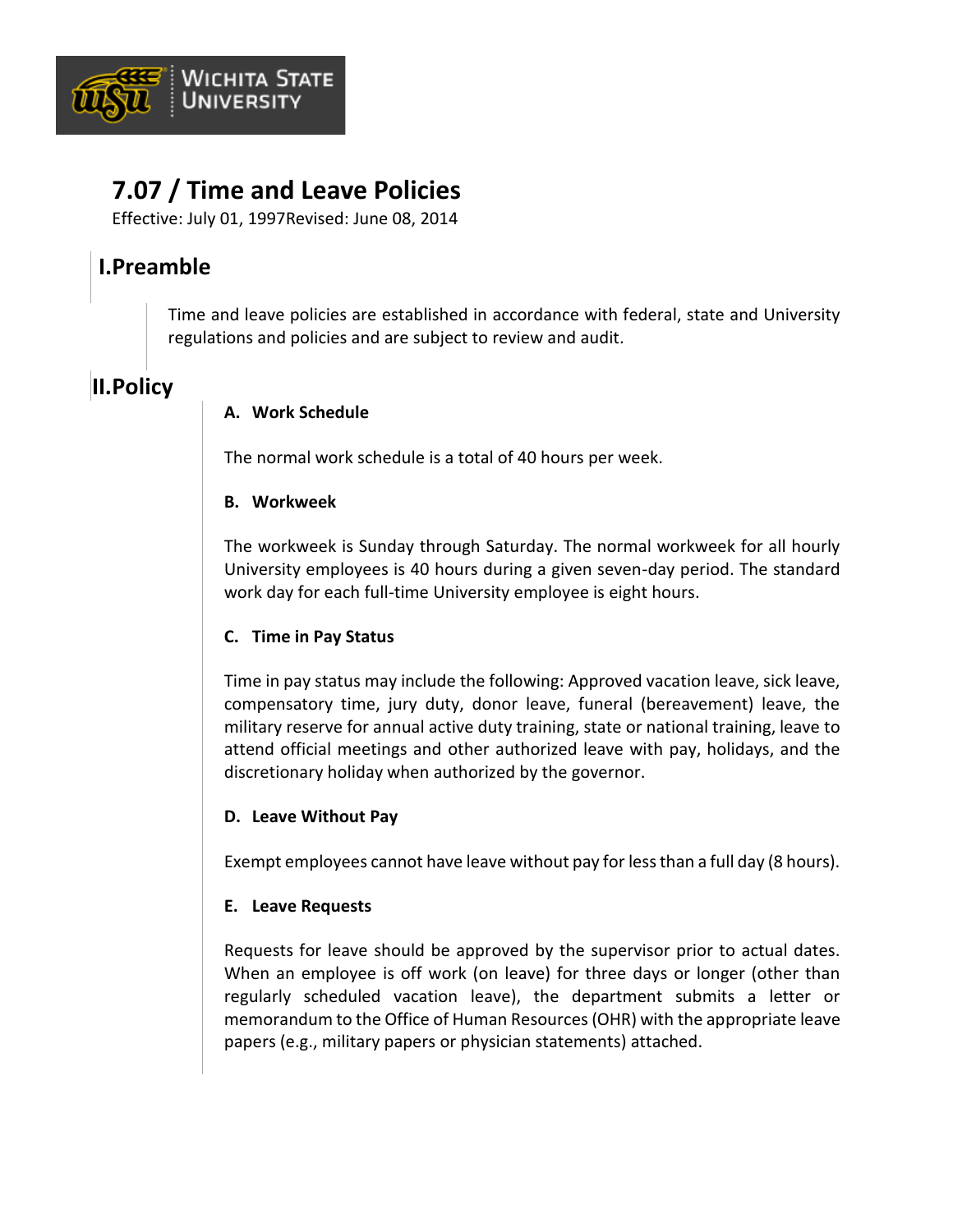

Approved leave is considered authorized. Authorized leave with and without pay can be approved for the following reasons: donor leave, military leave, jury duty, childbearing, employee's illness, temporary disabilities, birth of employee's child, adoption of a child by an employee, the initial placement of a foster child in the home of the employee, care for a family member who has a serious health condition, or other sufficient reason when the appointing authority deems it to be in the best interest of the University. Medical leave for a regular employee will not exceed one year; leave for a probationary employee will not exceed 180 days.

Unauthorized leave will be grounds for disciplinary action up to and including dismissal. The supervisor should contact the Office of Human Resources for assistance with procedures for unauthorized leave.

#### **F. Time Change**

Central Daylight Savings - Spring - The employees on 3rd shift that work only seven hours should show eight hours working.

Central Standard Time - Fall -The employees on 3rd shift that work nine hours, because of the time change, should show nine hours worked (one extra hour).

#### **G. Call-in/Call-back**

Non-exempt employees may be called in to work on a regular day off or may be called back to work after a regular work schedule.

An employee who is eligible to receive overtime will receive compensatory time, or if approved, in advance, by the budget officer, will be paid at the appropriate rate of pay for the hours worked. The employee shall be paid for a minimum of two hours unless the employee was on stand-by when called in or called back, or if the employee was called in or called back during the two-hour period immediately prior to the beginning of the employee's next regularly scheduled work shift. Only the hours actually worked shall be credited in determining eligibility for overtime compensation.

#### **H. Stand-by**

Stand-by time is defined as a period of time outside an employee's regularly scheduled work hours during which the employee is required, at the discretion of the University, to be available within a specified response time. Stand-by assignments will be limited to work situations where a probability of emergency recall exists.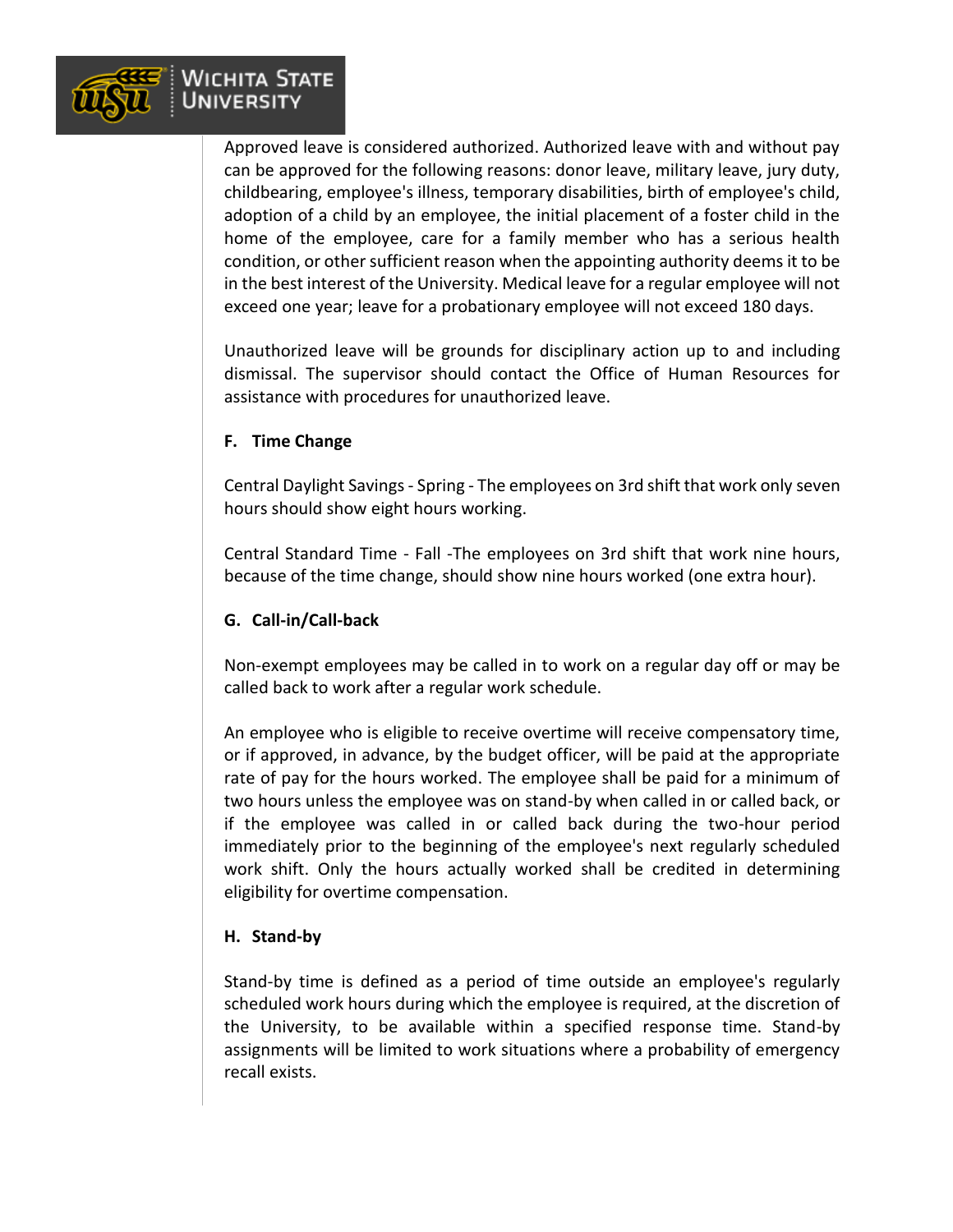

A non-exempt employee will be compensated at the rate of \$2 per hour for each hour the employee is required to serve on stand-by status. An employee on standby who is called in to work will be compensated for the hours actually worked at the appropriate rate of pay. The \$2 per hour stand-by compensation will not be paid for hours actually worked. Only the hours actually worked will be credited in determining eligibility for overtime compensation. An employee on stand-by who is not available when called and who does not present reasonable justification will lose stand-by compensation for that stand-by period.

#### **I. Rest Periods**

Individual departments have the responsibility for setting and maintaining standards relating to departmental employees' rest periods. Practices relating to employees' rest periods may vary between departments. Rest periods should not exceed 15 minutes during each half day of work. Travel time from and to the work area is included in the 15 minutes rest period. Rest period time may not be used to adjust work schedules or be accumulated for future use.

#### **J. Absence Reporting**

It is the University's policy to require that employees report expected and unexpected absences and that an expected date of return be provided. However, an individual department may impose additional absence reporting requirements that are appropriate to the efficient conduct of the department.

Unauthorized and unexplained absence from work for a period of five workdays is considered abandonment of the job and is a presumed resignation. OHR will inform the employee by certified U.S. mail of the requirement to report the absence and the consequence of not reporting.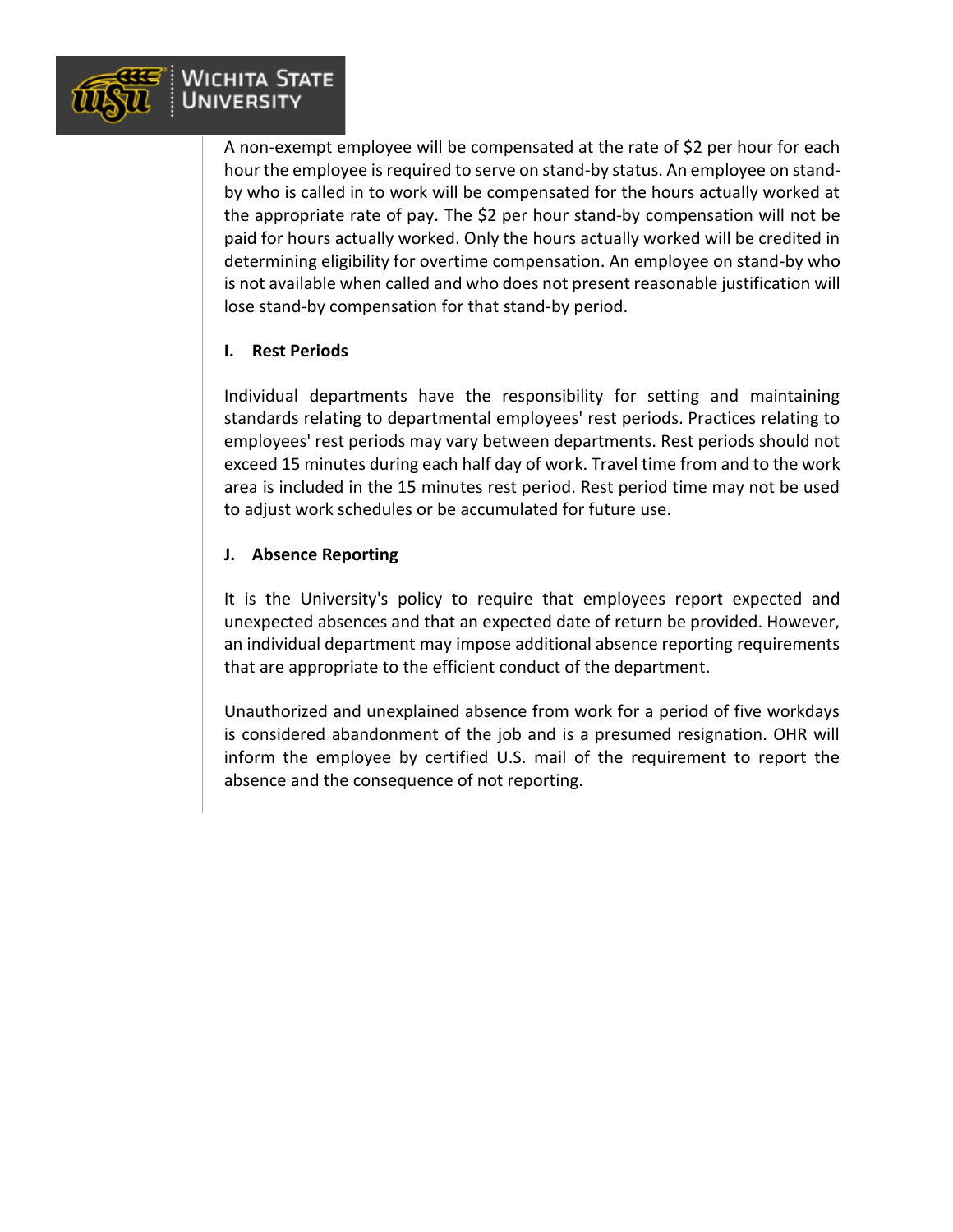

# **7.09 / Additional Compensation (Hourly Employees)**

Effective: July 01, 1997Revised: February 09, 2020

### **I.Policy**

- **A.** No employee should work more than their assigned time without the knowledge and prior approval of the supervisor.
- **B. Compensatory Time**

Compensatory time is hours physically worked over 40 hours in a work week by non-exempt University employees. The extra hours worked accrue at time and a half. Compensatory time off shall not exceed a total of 60 hours at any point in time and should be used in a reasonable period of time, generally within a twelvemonth period from when accrued.

### **C. Overtime**

Overtime is hours physically worked over 40 hours in a work week by non-exempt University employees. The employee will receive compensatory time for the extra hours at time and a half unless overtime pay is approved, in advance, by the employee's budget officer.

When calculating overtime or compensatory time, fractions of hours of 15 minutes or more can be compensated for overtime and are to be reported in hundredths of hours. The following chart can be used to calculate overtime worked and to maintain an accurate daily record.

- $\cdot$  8 to 22 minutes = 0.25 hr
- $\bullet$  23 to 37 minutes = 0.50 hr
- $\bullet$  38 to 52 minutes = 0.75 hr
- $\bullet$  53 to 67 minutes = 1.00 hr

### **D. Extra Straight Hours**

Any additional hours worked during a workweek, when paid leave is also used or a holiday occurs in the week, will be paid at the regular straight time rate. Extra straight hours can also be earned by a less than full-time employee working extra hours in addition to their scheduled workweek.

### **E. Shift Differential**

A normal day shift will fall entirely within the hours of 7:00 a.m. and 7:00 p.m. Hourly employees who work a regularly scheduled shift of hours other than the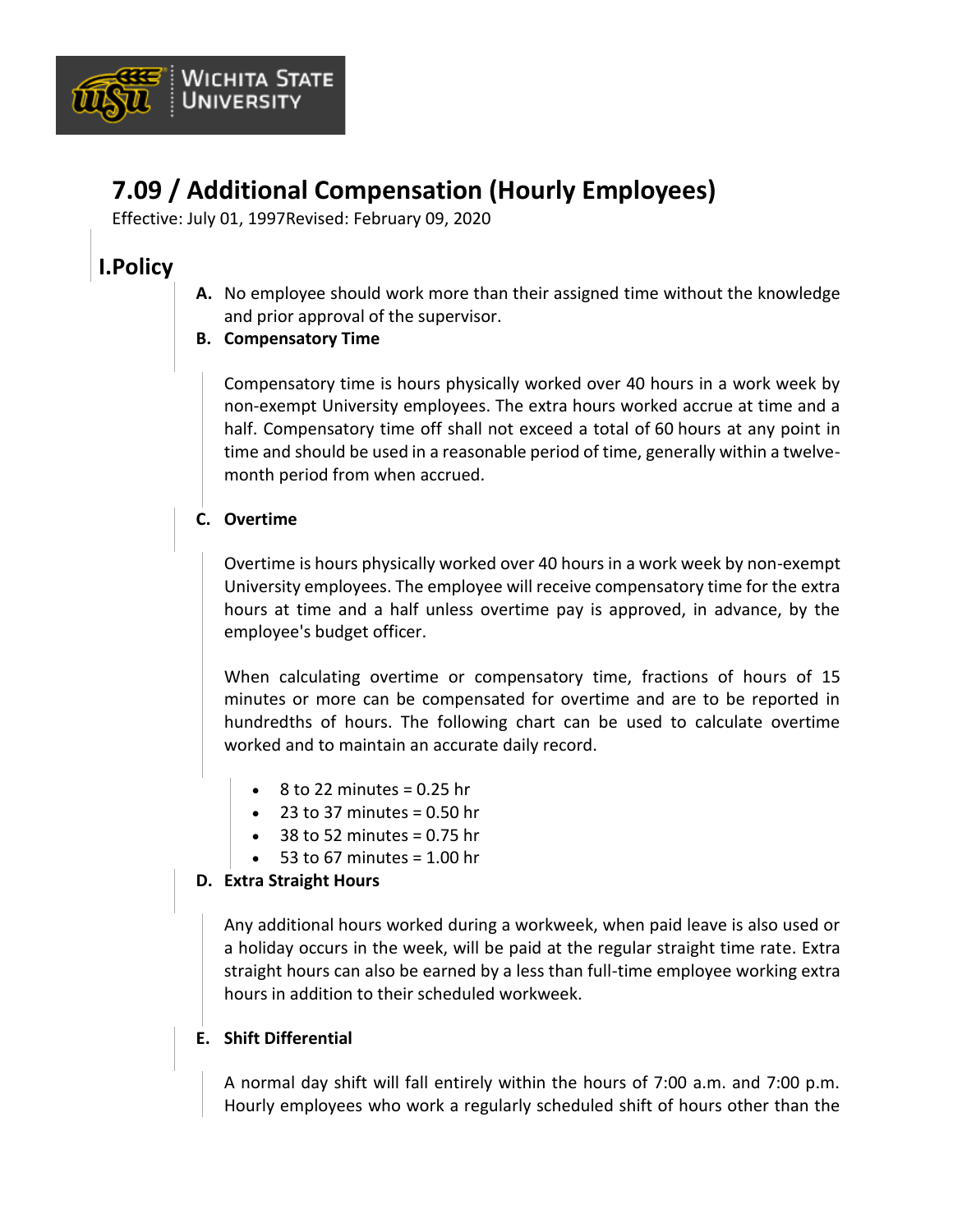

standard workday may be paid a shift differential of \$0.60 per hour during 2nd shift hours and \$0.75 during 3rd shift for all hours worked. Employees do not receive shift differential pay for hours credited on any type of leave or holiday.

#### **F. Use of Compensatory Time**

Use of compensatory time, as time off, is generally authorized instead of payment of overtime.

When an hourly employee is scheduled to work additional time that would result in the employee's receiving overtime compensation (provided the employee is notified in advance of the change), the supervisor may give the employee equivalent time off, on an hour-for-hour basis, in the workweek in which the additional time is worked and the time is taken at a time agreeable with the supervisor. The supervisor should grant compensatory leave on the date(s) requested unless doing so would unduly interrupt the operations of the department or unit.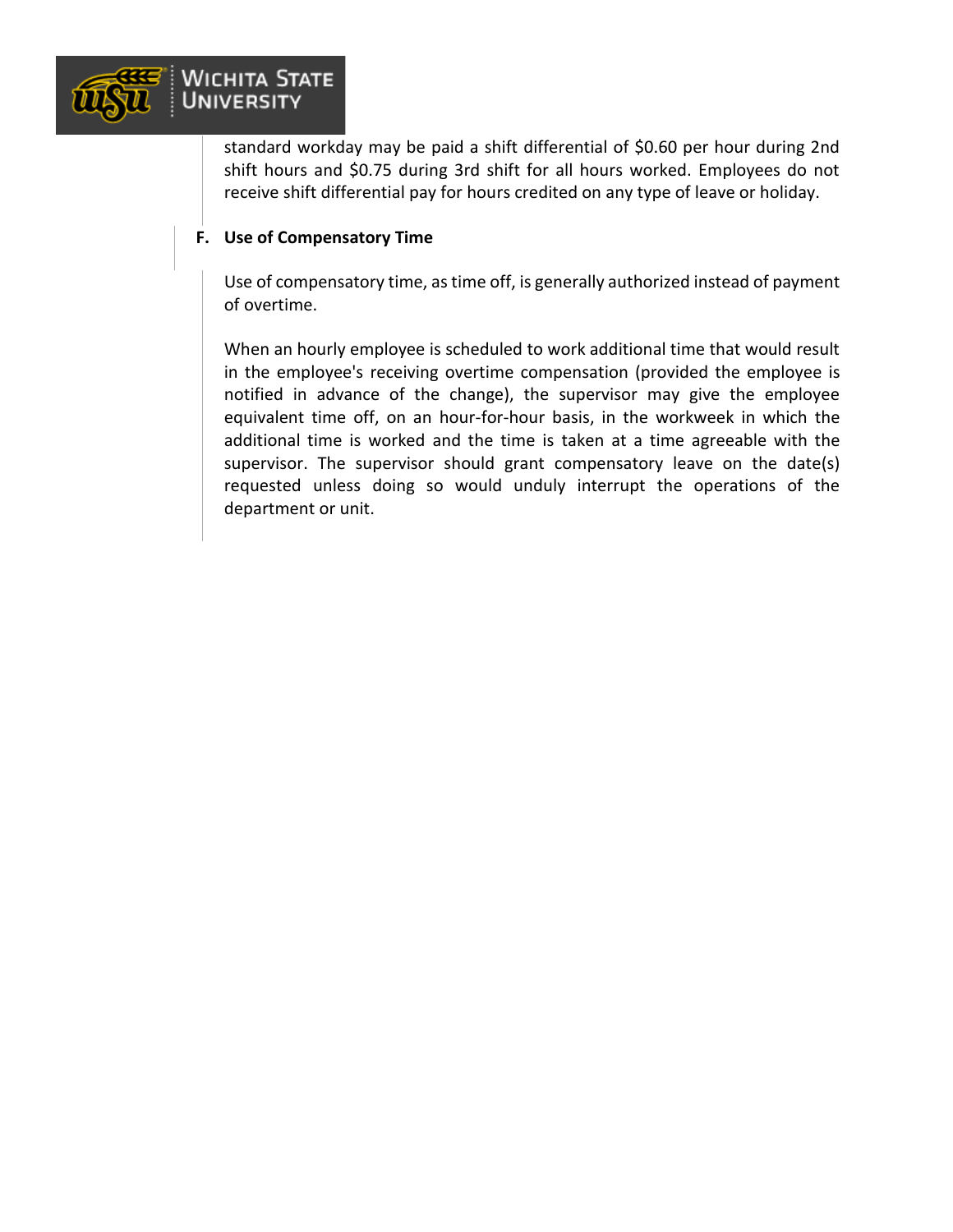

## **7.10 / University Support Staff Classification System**

Effective: July 01, 1997Revised: June 08, 2014

### **I.Policy**

The university support staff compensation program is based on a position classification system that provides for pay equity and market-based competitive wages and salaries. Individual positions are allocated to a job category (classification) based upon the kind and level of work assigned to the position. Each of the job classifications is assigned a salary range (grade) on the pay plan which determines the rate of pay for all positions within that classification.

When positions are reviewed, a number of factors are taken into account such as: nature (kind) of work, degree of difficulty and responsibility, diversity of work, discretionary authority, supervisory responsibility and degree of supervision received. Of equal importance are equity considerations, i.e., jobs with similar levels of responsibility tend to be classified at the same level.

### **A. Position Descriptions**

Position descriptions are required for all university support staff positions. A position description is a written description of the duties and responsibilities assigned to a position. Position descriptions (form DA281-2) are located in the Office of Human Resources (OHR). At the time of hire, the new employee signs the position description and is given a copy. Position descriptions should be reviewed annually and updated if changes have occurred. Copies should be retained by the supervisor and employee and the original is sent to OHR.

### **B. Position Reclassification (Reallocation)**

Reclassification may occur when the duties and responsibilities assigned to a position change substantially. This change may be the result of reorganization, new programs/functions, and/or changes that evolve over a period of time. It is the supervisor's responsibility to revise the position description when substantial changes occur.

It is important to keep in mind that it is the job which is reviewed, not the employee. Length of service, volume of work or such personal traits as exceptional qualifications, personality, financial need, relative efficiency, etc. carry no weight in determining how a job is classified.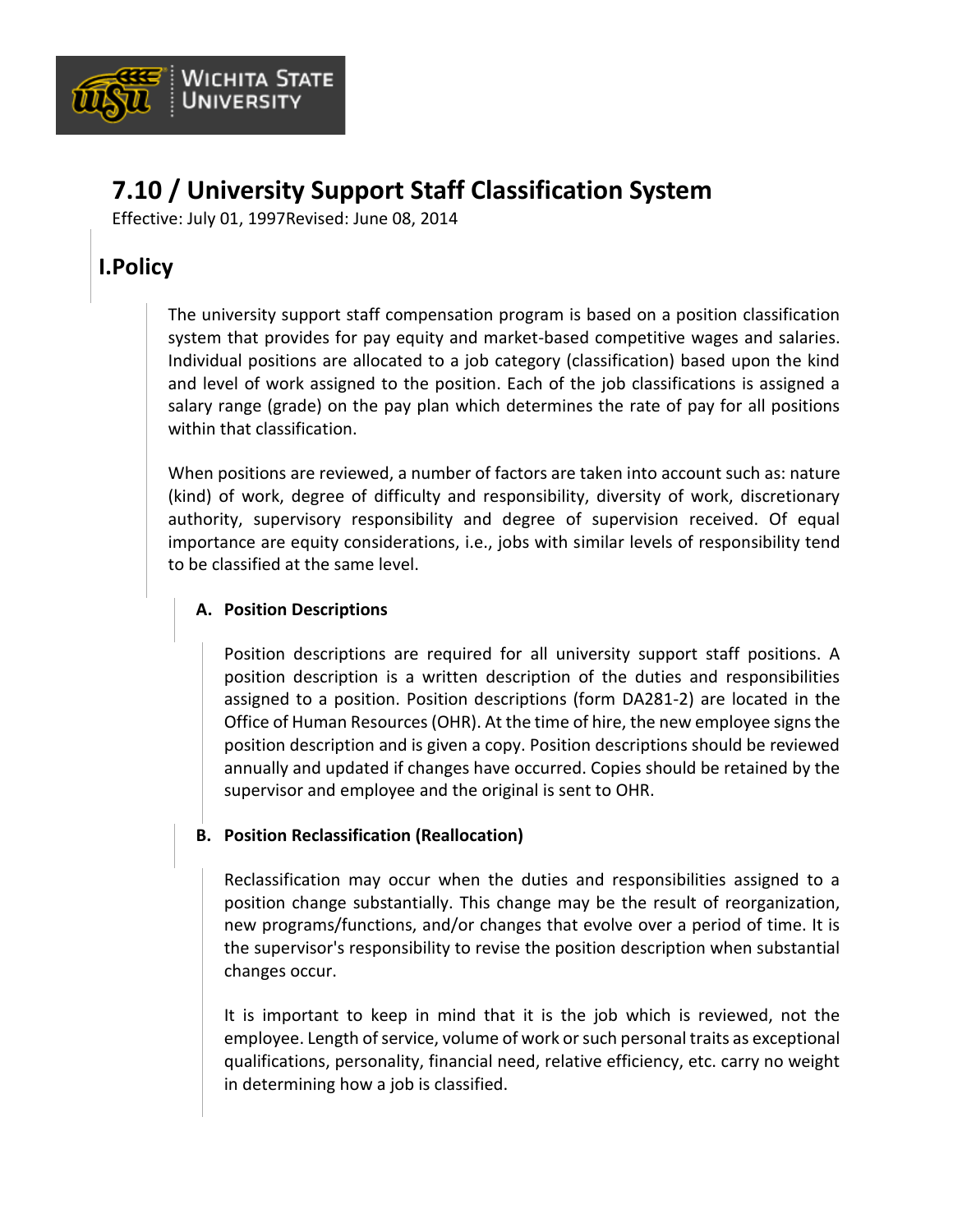

Reclassifications are normally implemented in June and December of each year. Requests must be received at least six weeks prior to implementation dates.

If a position is reviewed by OHR and retained (at its current level) and the supervisor and/or incumbent disagrees with this determination, an appeal may be made to the appointing authority.